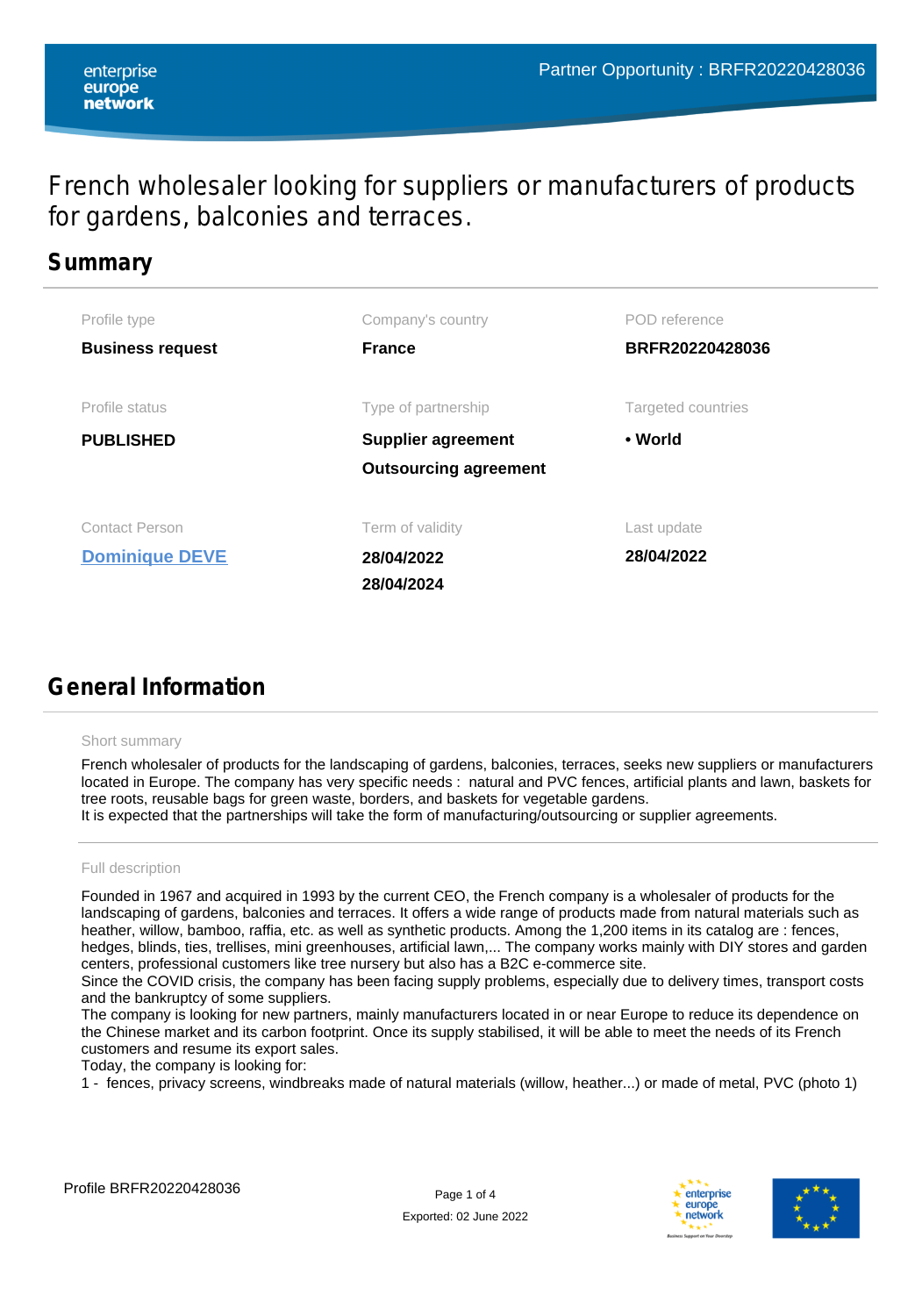- 2 baskets for vegetable gardens, in willow or other materials (photo 2)
- 3 easy-to-install borders, to be planted in the ground, in PVC, wood or other materials (photo 3)

4- artificial plants (not flowers) such as bamboo, boxwood, cypress... and artificial lawn. The products must look as real as nature. (photo 4)

5- basket for tree roots. These are biodegradable structures made of galvanized steel mesh used to contain the root ball of trees to be replanted. (photo 5)

6- reusable bags for green waste (photo 6)

The company wishes to avoid intermediaries and seeks the most direct sourcing. It's why it primarily looking for manufacturers, but it can also work with wholesalers if they offer competitive prices.

The French company wants to establish manufacturing/outsourcing or supplier agreements.

#### Advantages and innovations

#### More than 50 years of experience

The quantities for the first orders will be small (test phase, market assessment, etc.) then larger if the test is successful. Potential partners can expect a long term cooperation.

Stage of development The Sustainable Development goals

**• Goal 13: Climate Action**

**• Goal 12: Responsible Consumption and Production**

IPR Status

**No IPR applied**

## **Partner Sought**

Expected role of the partner

The French company is interested in different types of partners :

• manufacturers able to produce specific products according to design and materials specifications

suppliers, themselves manufacturers, offering finished products that the French company can sell under its own brand

wholesalers, but only if the prices are competitive.

Ideally, the partners are manufacturers of one of the products sought or able to adapt their know-how and production tool to meet the needs of the French company. For example, the vegetable baskets could be produced by willow fence manufacturers, as well as the basket for tree roots could be made by steel mesh manufacturers...

The partners will preferably be located in the EU or in a country close to the EU but the French company is open to any proposal, especially for products made of exotic materials (bamboo, raffia,…).

The quantities for the first orders will be small (test phase) but the manufacturers must be able to produce large volumes. Depending on the type of partner, the French company will establish manufacturing/outsourcing or supplier agreements.

Type of partnership Type and size of the partner



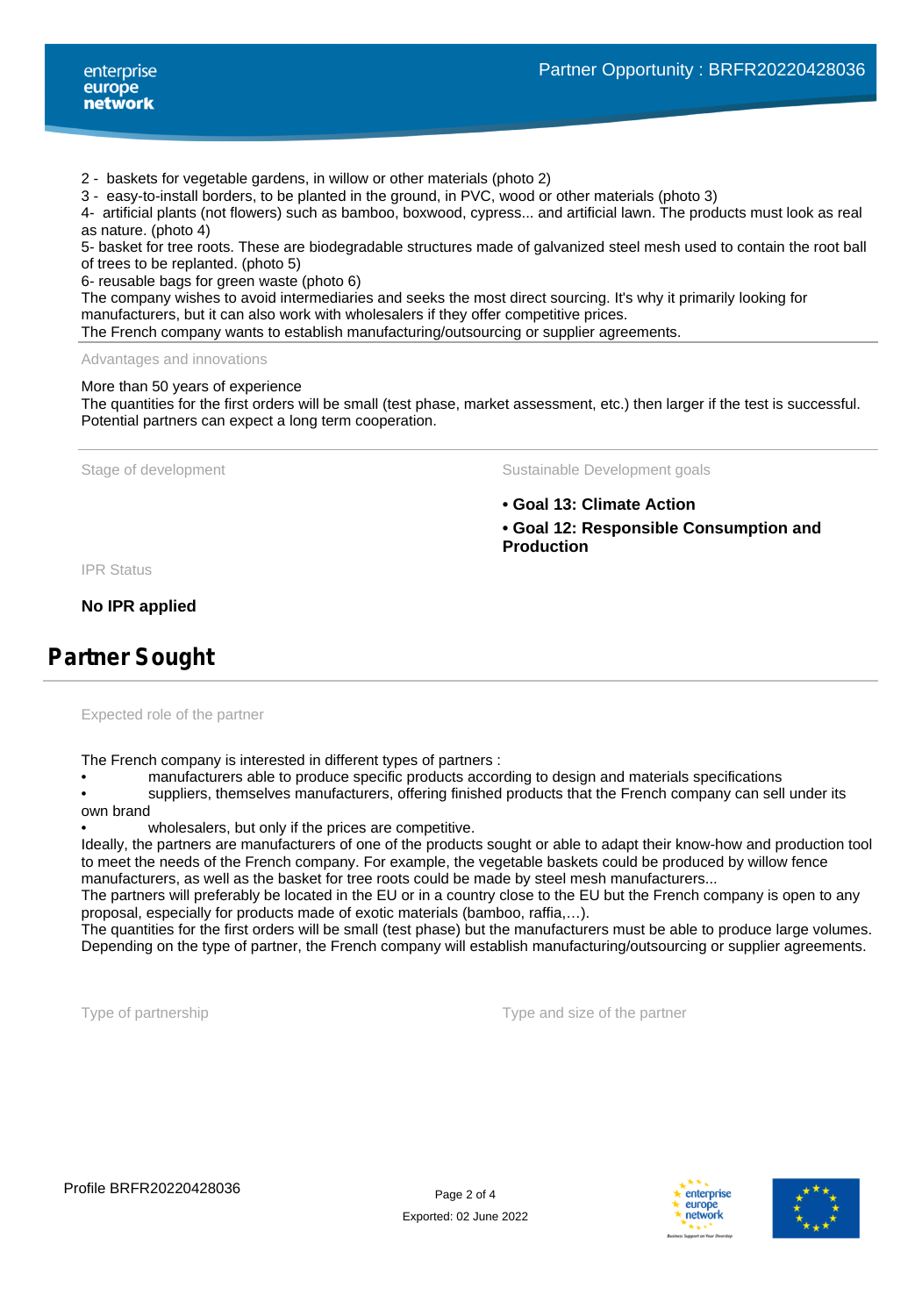enterprise<br> **europe<br>
network** 

| <b>Supplier agreement</b>                    | • SME 50 - 249<br>$\cdot$ SME $\leq$ 10        |  |
|----------------------------------------------|------------------------------------------------|--|
| <b>Outsourcing agreement</b>                 |                                                |  |
|                                              | • SME 11-49                                    |  |
| <b>Dissemination</b>                         |                                                |  |
| Technology keywords                          | Market keywords                                |  |
|                                              | • 07004006 - Garden and horticultural products |  |
| Sector groups involved<br>Targeted countries |                                                |  |

**• World**